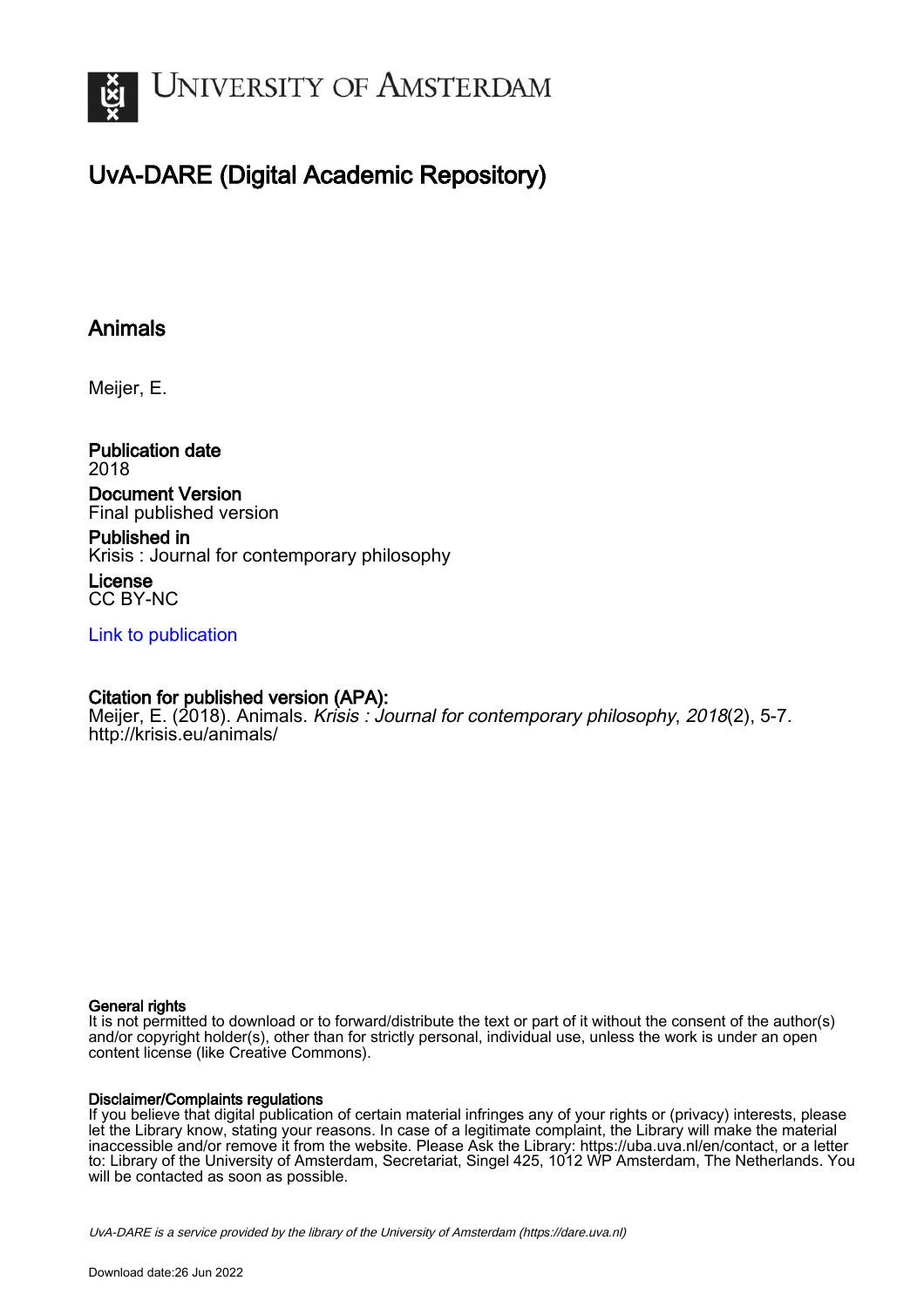# Krisis<sup>JOURNAL</sup>

Krisis 2018, Issue 2 Marx from the Margins: A Collective Project, from A to Z www.krisis.eu

**Animals** Eva Meijer

Nonhuman animals are not often considered a factor of importance in Marxist thought, and insights from Marxist thought are not often considered to be relevant to animal studies (Cochrane 2010). Marx himself did not write about nonhuman animals in much detail and saw humans as distinct from all other animals. Even though he had read Darwin (Benton 1993), who famously argued that differences between humans and other animals are of degree and not kind, and recognized the capacities of nonhuman animals to produce, as well as the animal nature of humans (Cochrane 2010), he saw humans as special animals and his theory is anthropocentric in different ways. His historical account for example focuses solely on human history and teleology, not recognizing animal agency or the importance of nonhuman animal- (or interspecies-) labor in capitalism. He also explicitly addresses the human capacity for transcending their animal nature, in contrast to other animals (*ibid*.). The focus is on human liberation, and the idea of justice for nonhuman animals seems irrelevant from this perspective.

However, as several authors have pointed out (Benton 2003, Noske 1989, Painter 2016, Perlo 2002), Marxist concepts can shed light on specific characteristics of the position of nonhuman animals in capitalist societies, and a focus on nonhuman animals can bring to light dimensions of capitalism that are otherwise obscured. I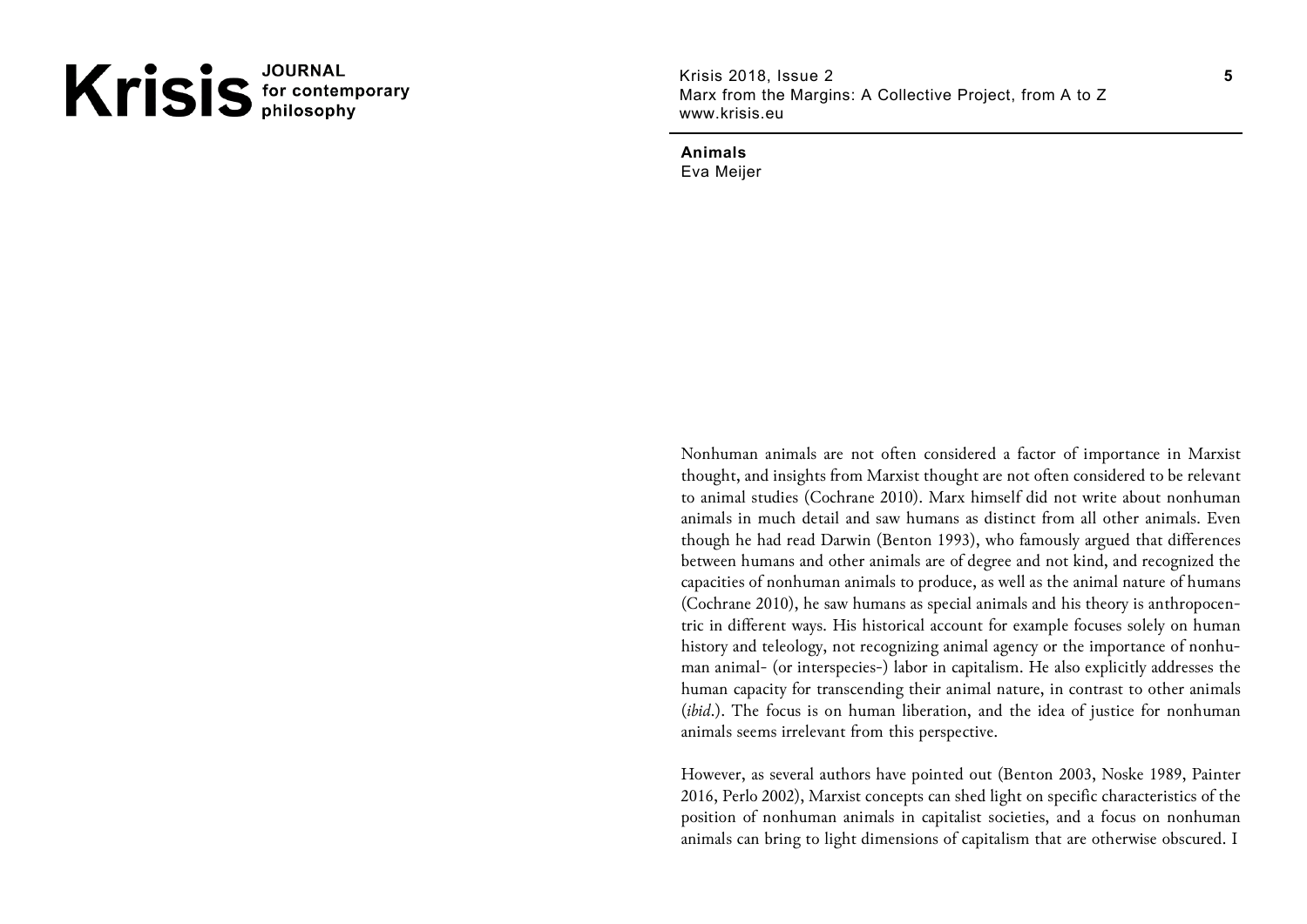**Animals** Eva Meijer

will first briefly focus on the latter point, the relevance of thinking about animals for Marxism, and then turn to the first in more detail. Our economic, cultural, and social structures are in large part built on nonhuman animal labor and matter. The rise of capitalism is interconnected with the exploitation of nonhuman animals, and the remnants of their bodies are omnipresent in most of the objects and artifacts humans produce. The book *PIG 05049* (2007), by Dutch artist Christien Meindersma, illustrates this by documenting what happens to the body of one pig after slaughter. Some body parts are made into food for humans, but her bones, skin, and whatever else is left, are used to make all kinds of objects and materials, ranging from aspirin to gasoline to porcelain. If one would take animal matter out of these products without replacing them, our physical world would collapse. This material use is furthermore interconnected with the production of cultural symbols in capitalism (Shukin 2009).

Nonhuman animal labor is also an important economic force in our societies (Hribal 2003). Barns are filled with chickens laboring for our eggs, cows who are impregnated to keep creating milk, and so on. While many nonhuman animals are used as objects, this does not mean they have no agency. Historian Jason Hribal (2003, 2007) claims that nonhuman animals are part of the working class. He argues they partly instigated the industrial revolution by being unreliable workers and were a driving force in the rise of capitalism. Their cooperation and resistance also shaped human labor and instruments. Rethinking production and labor thus also asks for rethinking relations with other animals. Here it is also important to recognize that the lives of nonhuman and human animal workers are often closely interconnected (see for example Hovorka and Geiger 2015). Human workers in slaughterhouses often suffer from large welfare issues (Pachirat 2011). For poor families, using animal workers is sometimes their only way of surviving. Vulnerable human and nonhuman groups are also often collectively affected by capitalism. Western habits of consumption may hurt animals in industrial farming, together with the non-western human and nonhuman animals whose habitats are destroyed in growing soy for these farmed animals. To analyze or improve the position of one of these groups an intersectional approach is needed. More attention to how Krisis 2018, Issue 2 Marx from the Margins: A Collective Project, from A to Z www.krisis.eu

different groups are collectively affected might also lead to greater solidarity, which can help bring forward social change.

This brings us to the second point, the relevance of Marxist criticism for theorizing the social and political position of nonhuman animals. First, while capitalism is not necessary for animal oppression – human oppression and use of nonhuman animals seems the standard in most if not all social, political and religious settings – the Marxist focus on material conditions and economic structures can help to criticize the specific forms of oppression nonhuman animals in capitalist societies suffer from. The scale of their oppression is unprecedented and the strong focus on profit in capitalism is interconnected with the lack of progress in bringing about social change. Philosopher Dinesh Wadiwel (2016) shows that under capitalism animals are objectified and commodified for human consumption, for example in undergoing material transformations in order to become meat. They no longer only have use value for humans; they also have exchange value. This benefits humans economically and symbolically, because through using other animals human value is reified.

Second, a focus on nonhuman animal labor is important because, contrary to what Marx thought, other animals work. They work for and with humans, for example in entertainment, experiments, the police force, the army, and health care. They work for themselves, for example to build nests, bridges, houses and gardens, for food, and for artistic reasons (Bekoff 2002): they also work collectively, for example in hunting or building. Some species of nonhuman animals make other animals work for them; certain species of ants for example farm aphids, keeping them closeby through using chemicals on their feet (Oliver et al. 2007). Nonhuman animals cannot perform certain tasks humans can, but animals of many species can do things humans cannot, such as weaving webs. Theorizing labor relations between humans and other animals under capitalism is important for reasons of justice, and in order to work towards new interspecies communities (Meijer 2017).

This aspect of their lives has not been given much attention in animal philosophy so far (Cochrane 2016, Kymlicka 2017). The focus in this field has long been on